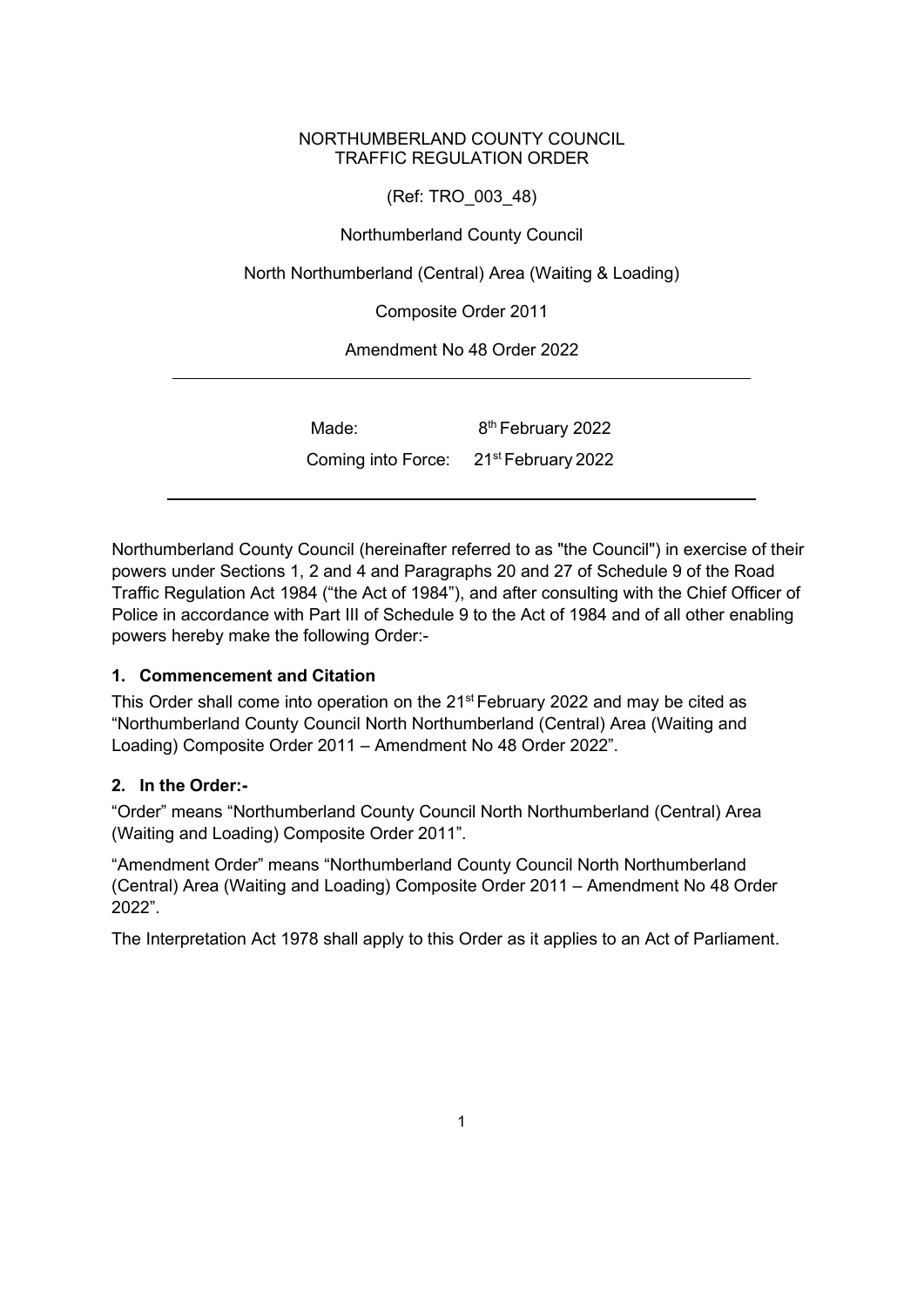## FIRST SCHEDULE

## ADDITIONS – Northumberland County Council North Northumberland (Central) Area (Waiting and Loading) Composite Order 2011 – Amendment No 48 Order 2022 – TRO\_003\_48

| Ref No          | Street                                              | Town                    | Side  | Description                                                                                                                             | Proscribed<br>Hours |
|-----------------|-----------------------------------------------------|-------------------------|-------|-----------------------------------------------------------------------------------------------------------------------------------------|---------------------|
| 003_48_000_8220 | <b>B6345 OLD</b><br>SWARLAND TO<br><b>RIVERSIDE</b> | <b>FELTON</b>           | North | At a point 83 metres south east of its<br>junction with Low Close to a point<br>108 metres south east of its junction<br>with Low Close | Α                   |
| 003_48_000_8217 | <b>RIVERSIDE</b>                                    | <b>FELTON</b>           | South | At its junction with The Lodge View<br>to a point 56 metres north east of its<br>junction with The Lodge View                           | A                   |
| 003_48_000_8218 | <b>MAIN STREET</b>                                  | <b>FELTON</b>           | West  | At its junction with Riverside to a<br>point 67 metres south west of its<br>junction with Riverside                                     | А                   |
| 003_48_000_8219 | THE PETH                                            | WEST<br><b>THIRSTON</b> | East  | At a point 96 metres south of its<br>junction with Coquet Vale to a point<br>134 metres south west of its junction<br>with Coquet Vale  | A                   |

# Schedule 1 – Waiting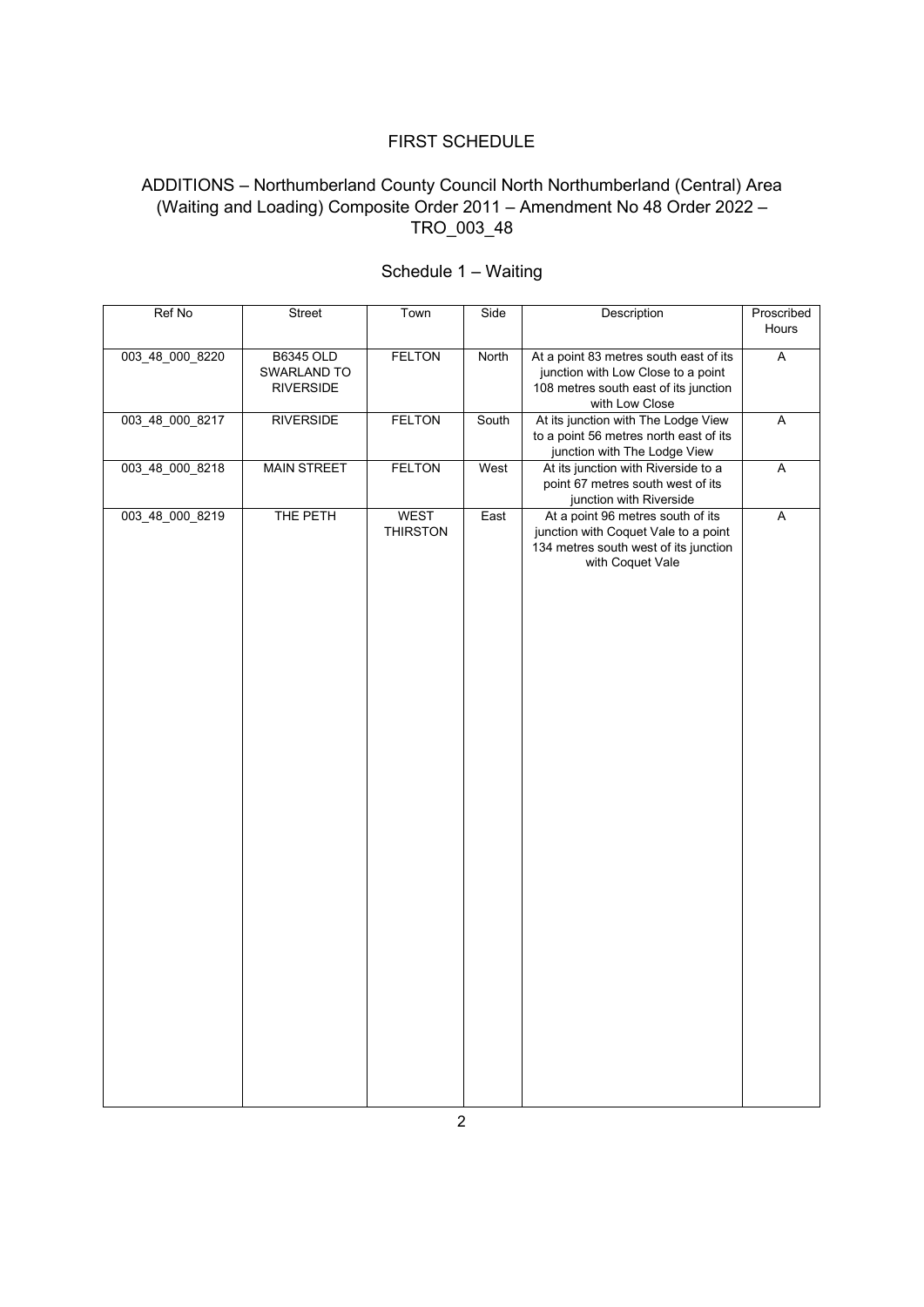### **3. Provisions**

The following provisions set out below and in The Schedule to this Amendment Order shall be additions to, deletions from, or substitutions in the restrictions in the Order:

(A) Additions to Schedule 1 – Waiting (Referenced in this Amendment Order as: First Schedule – ADDITIONS)

(B) Deletions

to Schedule 1 – Waiting

(Referenced in this Amendment Order as: Second Schedule – DELETIONS)

(C) Substitutions

None

THE COMMON SEAL OF NORTHUMBERLAND COUNTY COUNCIL was hereunto affixed this  $8<sup>th</sup>$  day of February 2022 in the presence of:-



M. Willcoco.

**Duly Authorised Officer** Seal Number: 23890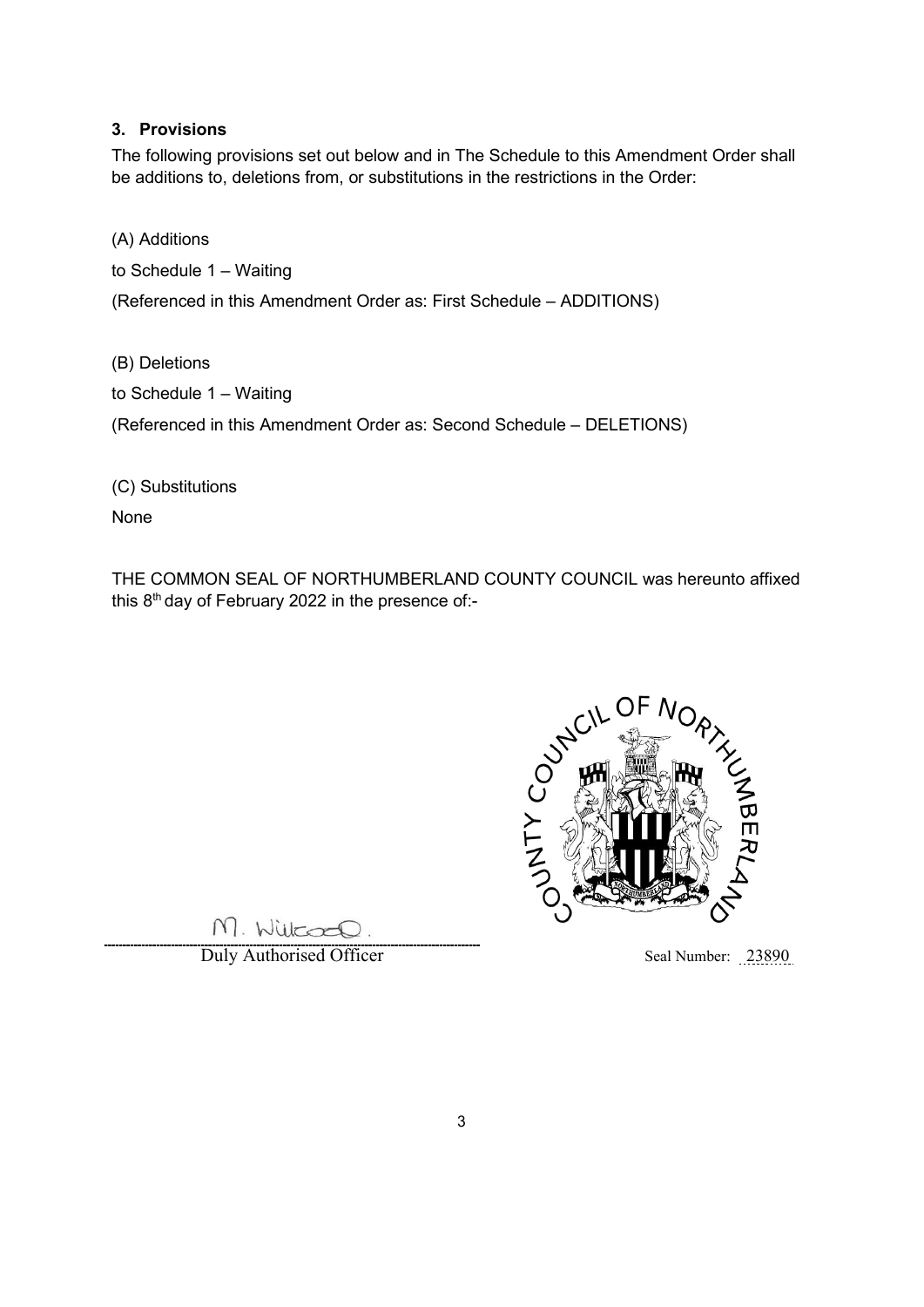## SECOND SCHEDULE

### DELETIONS – Northumberland County Council North Northumberland (Central) Area (Waiting and Loading) Composite Order 2011 – Amendment No 48 Order 2022 – TRO\_003\_48

| Ref No     | Street                                       | Town          | Side  | Description                                                                                                                                                                      | Proscribed<br>Hours |
|------------|----------------------------------------------|---------------|-------|----------------------------------------------------------------------------------------------------------------------------------------------------------------------------------|---------------------|
| 003 34 001 | B6345 OLD<br>SWARLAND TO<br><b>RIVERSIDE</b> | <b>FELTON</b> | North | A point 32 metres east of its junction<br>with U3048 Felton (to St Michaels<br>Church) to a point 80 metres east of<br>its junction with U3048 Felton (to St<br>Michaels Church) |                     |

## Schedule 1 – Waiting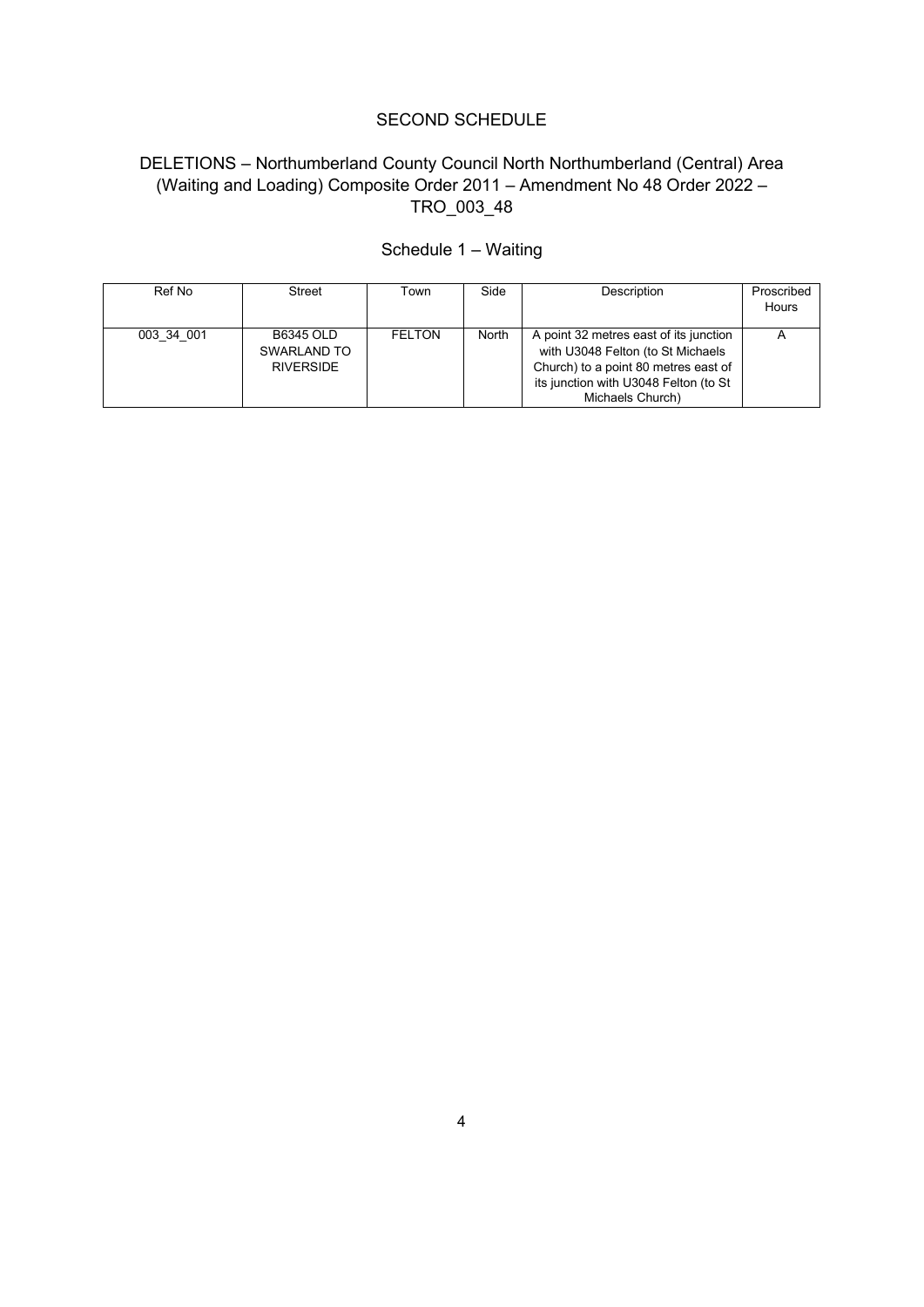#### **NORTHUMBERLAND COUNTY COUNCIL**

## **ROAD TRAFFIC REGULATION ACT 1984 NORTH NORTHUMBERLAND (CENTRAL) AREA (WAITING AND LOADING) COMPOSITE ORDER 2011 AMENDMENT NO 48 ORDER 2022**

## **STATEMENT OF THE COUNCIL'S REASONS FOR MAKING THE ORDER**

B6345 Riverside, Felton

The Order is necessary to improve road safety by prohibiting obstructive and indiscriminate parking at the B6345 Riverside and the B6345 Main Street/The Peth in Felton.